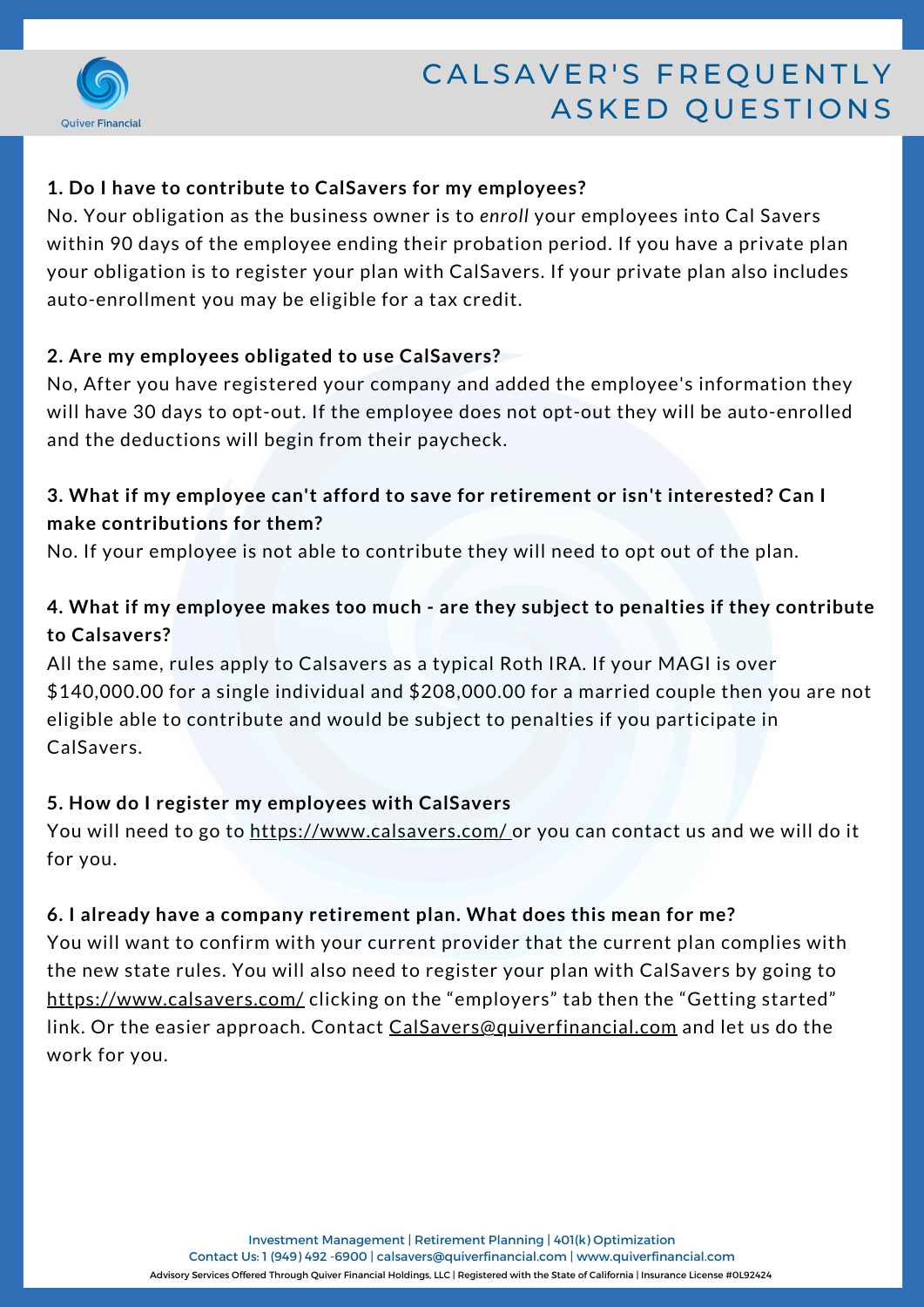

# CALSAVER'S FREQUENTLY ASKED QUESTIONS

# **7. If I choose a private plan, how is it better?**

A private plan, while having costs for the business owner, can provide many different benefits to both the employee and the business owner. It's important to remember with CalSavers the only option for the employee is a Roth IRA that also has many investment restrictions.

With a private plan, you and your employees will have the choice between a traditional 401(k) or Roth 401(k) based on which is best for you and your employee's financial goals. In addition to greater plan optionality, a private plan will also offer you and your employees a wider selection of investment choices to diversify their retirement savings amongst.

In some cases, a private plan may also be able to save the business owner and employees time and stress by including an advisory relationship that will help answer the questions of the business owner and employees. Plans with Quiver Financial come with a **dedicated** advisor that is able to help your employees beyond their company retirement plan to help them reach their individual goals.

# **8. If I choose a private plan what can I expect the costs to be?**

In most private plans there will be a fee of \$100.00 per month or \$1,200.00 per year to the employer. Some of these expenses can be offset with a tax credit if the retirement plan also includes auto-enrollment.

# **9. As the owner of the company do I need to participate in CalSavers too?**

Yes, you will need to register with CalSavers as the business owner. If you are an employee of your business then yes, you will need to register with CalSavers as well.

#### **10. How much will CalSavers cost me and/or my employees?**

There is no cost to the business owner to use CalSavers. The employees will pay an annual management fee between .825% and .95% depending on which investment choice they are invested within the CalSavers plan.

#### **11. Is there someone that can manage this process for me?**

Yes, an advisor or payroll provider can help manage the process.